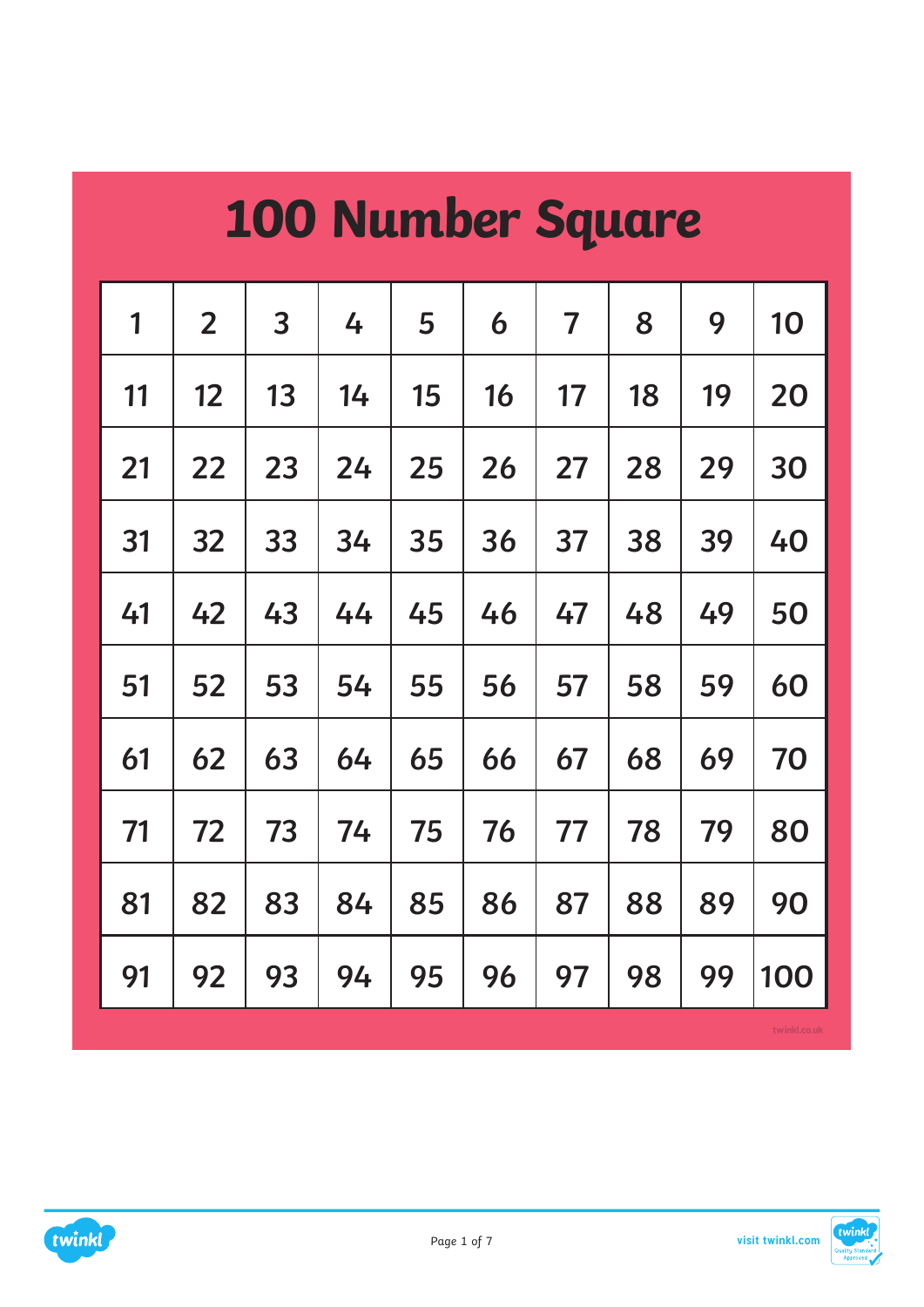| 100 Number Square |                   |    |    |    |    |                         |    |    |              |  |  |  |  |
|-------------------|-------------------|----|----|----|----|-------------------------|----|----|--------------|--|--|--|--|
| 1                 | $\overline{2}$    | 3  | 4  | 5  | 6  | $\overline{\mathbf{7}}$ | 8  | 9  | 10           |  |  |  |  |
| 11                | $12 \overline{ }$ | 13 | 14 | 15 | 16 | 17                      | 18 | 19 | <b>20</b>    |  |  |  |  |
| 21                | 22                | 23 | 24 | 25 | 26 | 27                      | 28 | 29 | 30           |  |  |  |  |
| 31                | 32                | 33 | 34 | 35 | 36 | 37                      | 38 | 39 | 40           |  |  |  |  |
| 41                | 42                | 43 | 44 | 45 | 46 | 47                      | 48 | 49 | 50           |  |  |  |  |
| 51                | 52                | 53 | 54 | 55 | 56 | 57                      | 58 | 59 | 60           |  |  |  |  |
| 61                | 62                | 63 | 64 | 65 | 66 | 67                      | 68 | 69 | 70           |  |  |  |  |
| 71                | 72                | 73 | 74 | 75 | 76 | 77                      | 78 | 79 | 80           |  |  |  |  |
| 81                | 82                | 83 | 84 | 85 | 86 | 87                      | 88 | 89 | 90           |  |  |  |  |
| 91                | 92                | 93 | 94 | 95 | 96 | 97                      | 98 | 99 | 100          |  |  |  |  |
|                   |                   |    |    |    |    |                         |    |    | twinkl.co.uk |  |  |  |  |

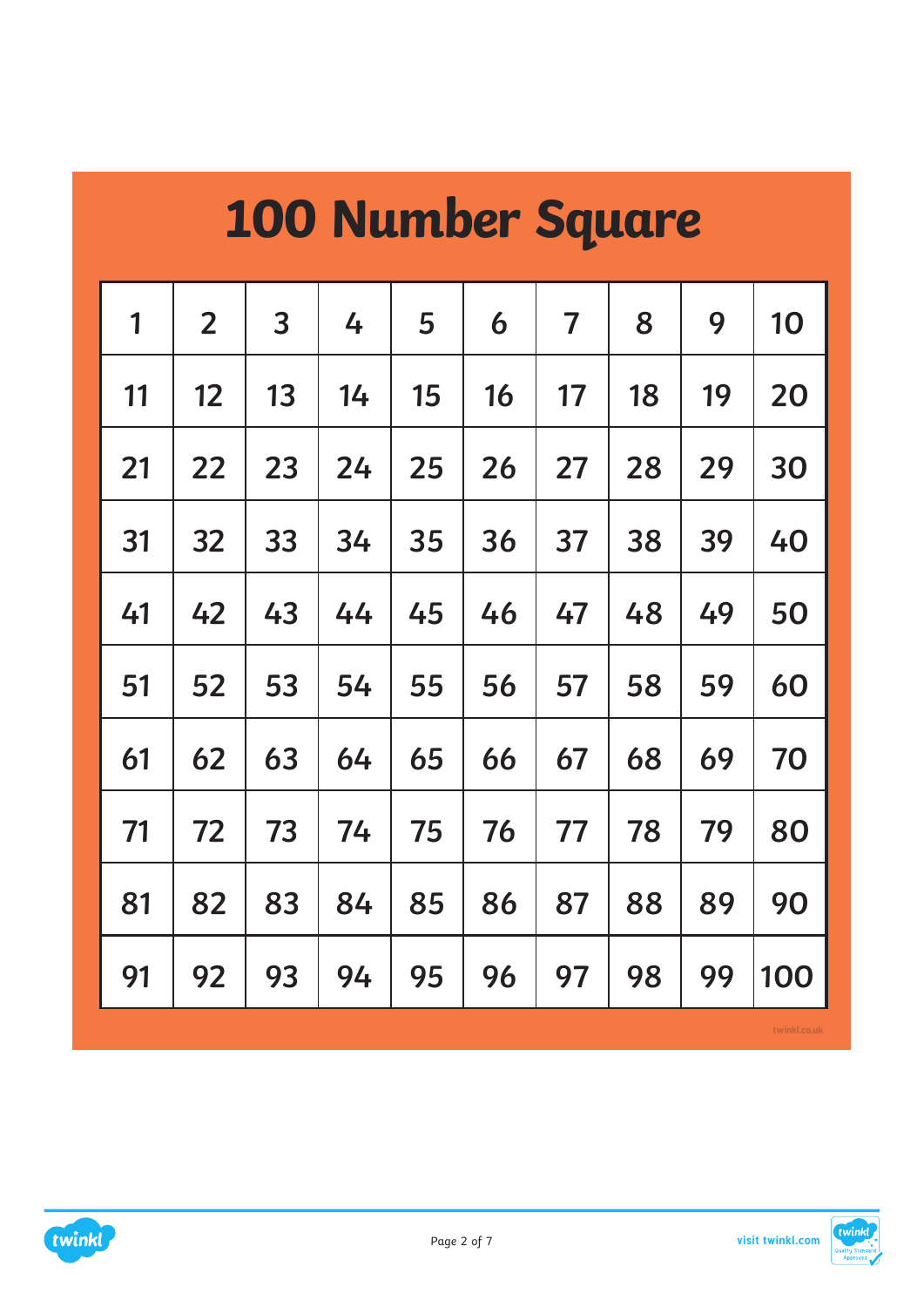|    | <b>100 Number Square</b> |                |    |    |    |                |    |    |     |  |  |  |  |  |
|----|--------------------------|----------------|----|----|----|----------------|----|----|-----|--|--|--|--|--|
| 1  | $\overline{2}$           | $\overline{3}$ | 4  | 5  | 6  | $\overline{7}$ | 8  | 9  | 10  |  |  |  |  |  |
| 11 | 12                       | 13             | 14 | 15 | 16 | 17             | 18 | 19 | 20  |  |  |  |  |  |
| 21 | 22                       | 23             | 24 | 25 | 26 | 27             | 28 | 29 | 30  |  |  |  |  |  |
| 31 | 32                       | 33             | 34 | 35 | 36 | 37             | 38 | 39 | 40  |  |  |  |  |  |
| 41 | 42                       | 43             | 44 | 45 | 46 | 47             | 48 | 49 | 50  |  |  |  |  |  |
| 51 | 52                       | 53             | 54 | 55 | 56 | 57             | 58 | 59 | 60  |  |  |  |  |  |
| 61 | 62                       | 63             | 64 | 65 | 66 | 67             | 68 | 69 | 70  |  |  |  |  |  |
| 71 | 72                       | 73             | 74 | 75 | 76 | 77             | 78 | 79 | 80  |  |  |  |  |  |
| 81 | 82                       | 83             | 84 | 85 | 86 | 87             | 88 | 89 | 90  |  |  |  |  |  |
| 91 | 92                       | 93             | 94 | 95 | 96 | 97             | 98 | 99 | 100 |  |  |  |  |  |



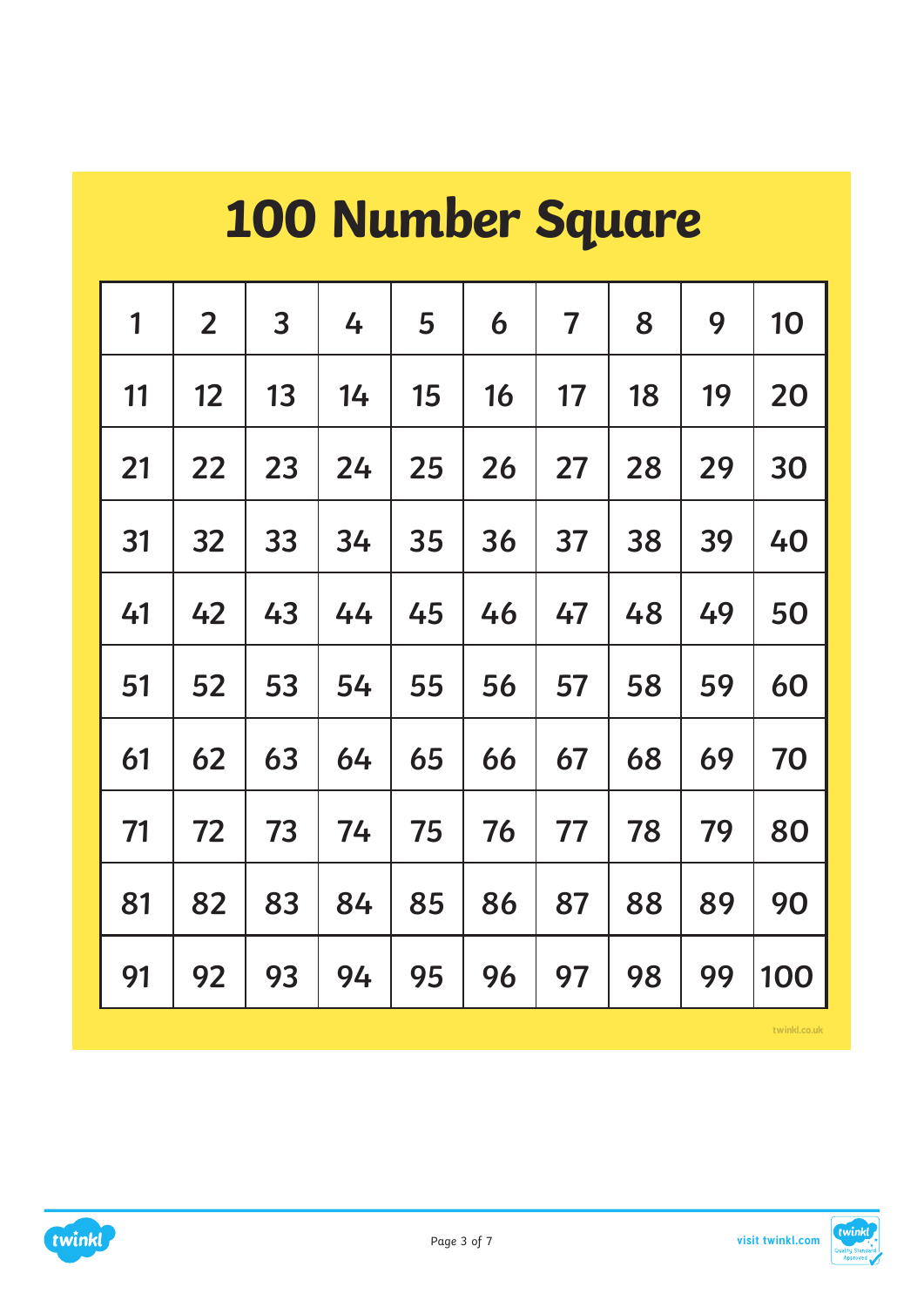| $\overline{3}$<br>8<br>9<br>$\overline{2}$<br>1<br>4<br>5<br>$\overline{\mathbf{7}}$<br>10<br>6<br>15<br>19<br>12<br>13<br>14<br>16<br>17<br>18<br>11<br>20<br>27<br>29<br>21<br>22<br>23<br>24<br>25<br>26<br>28<br>30<br>33<br>37<br>38<br>39<br>31<br>32<br>34<br>35<br>36<br>40<br>43<br>45<br>42<br>47<br>48<br>49<br>50<br>41<br>44<br>46<br>53<br>51<br>52<br>54<br>55<br>58<br>59<br>56<br>57<br>60<br>61<br>62<br>63<br>65<br>69<br>64<br>66<br>67<br>68<br>70<br>77<br>79<br>71<br>72<br>75<br>73<br>74<br>76<br>78<br>80<br>89<br>82<br>83<br>85<br>87<br>88<br>90<br>84<br>86<br>81 | <b>100 Number Square</b> |  |  |  |  |  |  |  |  |  |  |  |  |  |
|-------------------------------------------------------------------------------------------------------------------------------------------------------------------------------------------------------------------------------------------------------------------------------------------------------------------------------------------------------------------------------------------------------------------------------------------------------------------------------------------------------------------------------------------------------------------------------------------------|--------------------------|--|--|--|--|--|--|--|--|--|--|--|--|--|
|                                                                                                                                                                                                                                                                                                                                                                                                                                                                                                                                                                                                 |                          |  |  |  |  |  |  |  |  |  |  |  |  |  |
|                                                                                                                                                                                                                                                                                                                                                                                                                                                                                                                                                                                                 |                          |  |  |  |  |  |  |  |  |  |  |  |  |  |
|                                                                                                                                                                                                                                                                                                                                                                                                                                                                                                                                                                                                 |                          |  |  |  |  |  |  |  |  |  |  |  |  |  |
|                                                                                                                                                                                                                                                                                                                                                                                                                                                                                                                                                                                                 |                          |  |  |  |  |  |  |  |  |  |  |  |  |  |
|                                                                                                                                                                                                                                                                                                                                                                                                                                                                                                                                                                                                 |                          |  |  |  |  |  |  |  |  |  |  |  |  |  |
|                                                                                                                                                                                                                                                                                                                                                                                                                                                                                                                                                                                                 |                          |  |  |  |  |  |  |  |  |  |  |  |  |  |
|                                                                                                                                                                                                                                                                                                                                                                                                                                                                                                                                                                                                 |                          |  |  |  |  |  |  |  |  |  |  |  |  |  |
|                                                                                                                                                                                                                                                                                                                                                                                                                                                                                                                                                                                                 |                          |  |  |  |  |  |  |  |  |  |  |  |  |  |
|                                                                                                                                                                                                                                                                                                                                                                                                                                                                                                                                                                                                 |                          |  |  |  |  |  |  |  |  |  |  |  |  |  |
| 95<br>99<br>93<br>97<br>98<br>100<br>92<br>94<br>96<br>91                                                                                                                                                                                                                                                                                                                                                                                                                                                                                                                                       |                          |  |  |  |  |  |  |  |  |  |  |  |  |  |

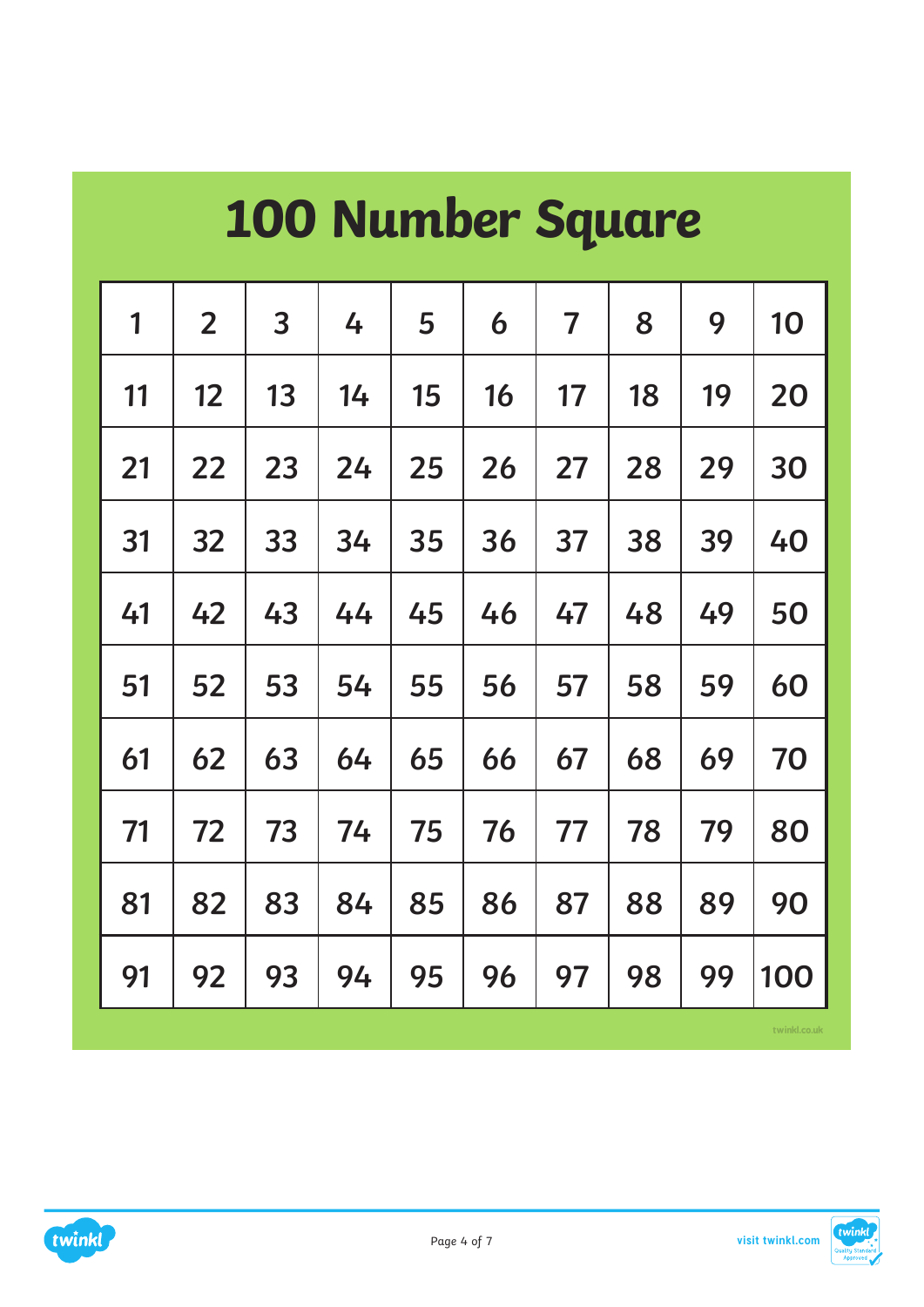| <b>100 Number Square</b> |                |                |    |    |    |                         |    |    |     |  |  |  |  |
|--------------------------|----------------|----------------|----|----|----|-------------------------|----|----|-----|--|--|--|--|
| 1                        | $\overline{2}$ | 3 <sup>1</sup> | 4  | 5  | 6  | $\overline{\mathbf{7}}$ | 8  | 9  | 10  |  |  |  |  |
| 11                       | 12             | 13             | 14 | 15 | 16 | 17                      | 18 | 19 | 20  |  |  |  |  |
| 21                       | 22             | 23             | 24 | 25 | 26 | 27                      | 28 | 29 | 30  |  |  |  |  |
| 31                       | 32             | 33             | 34 | 35 | 36 | 37                      | 38 | 39 | 40  |  |  |  |  |
| 41                       | 42             | 43             | 44 | 45 | 46 | 47                      | 48 | 49 | 50  |  |  |  |  |
| 51                       | 52             | 53             | 54 | 55 | 56 | 57                      | 58 | 59 | 60  |  |  |  |  |
| 61                       | 62             | 63             | 64 | 65 | 66 | 67                      | 68 | 69 | 70  |  |  |  |  |
| 71                       | 72             | 73             | 74 | 75 | 76 | 77                      | 78 | 79 | 80  |  |  |  |  |
| 81                       | 82             | 83             | 84 | 85 | 86 | 87                      | 88 | 89 | 90  |  |  |  |  |
| 91                       | 92             | 93             | 94 | 95 | 96 | 97                      | 98 | 99 | 100 |  |  |  |  |

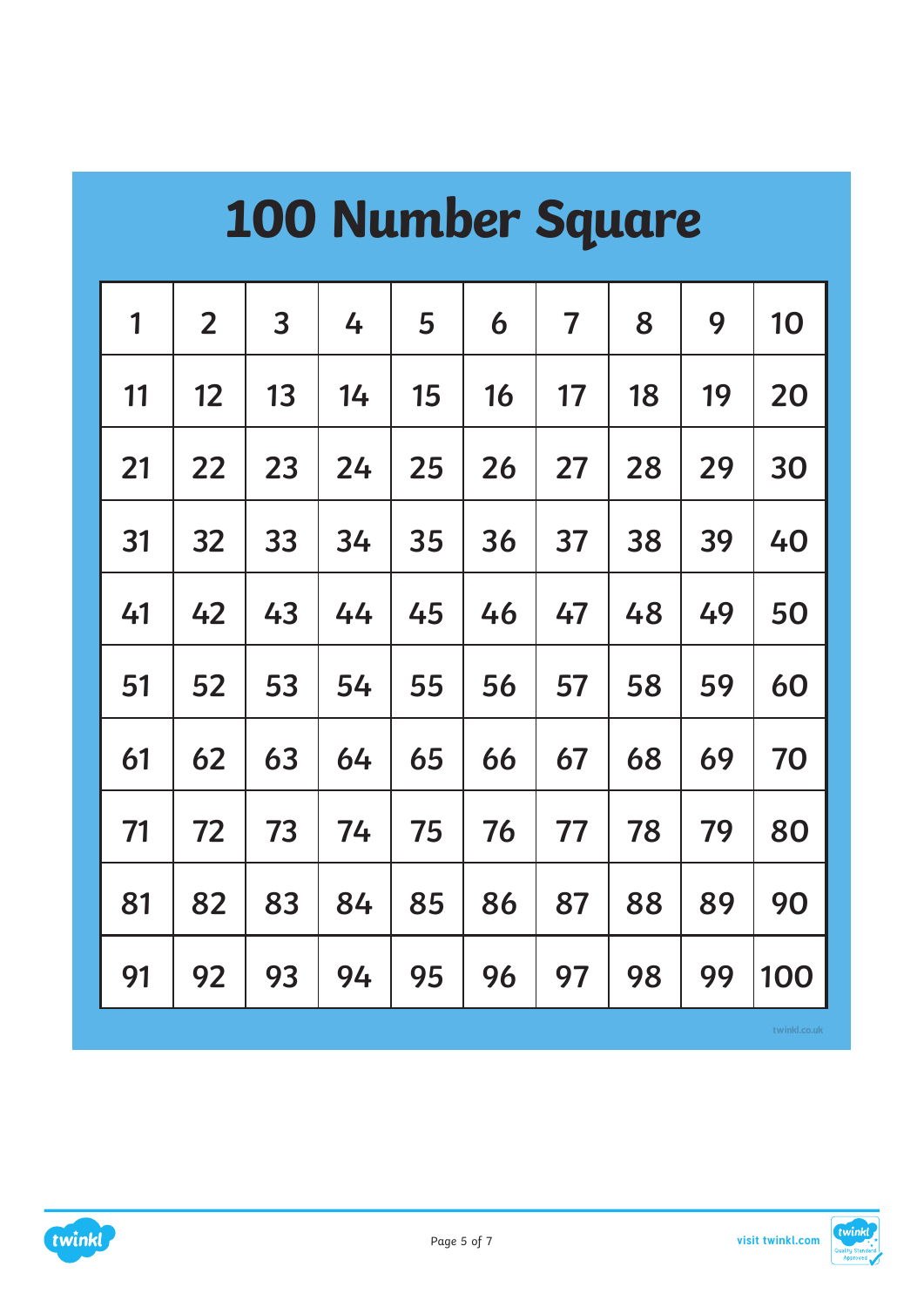|    | <b>100 Number Square</b> |    |    |    |    |                         |    |    |     |  |  |  |  |  |
|----|--------------------------|----|----|----|----|-------------------------|----|----|-----|--|--|--|--|--|
| 1  | $\overline{2}$           | 3  | 4  | 5  | 6  | $\overline{\mathbf{7}}$ | 8  | 9  | 10  |  |  |  |  |  |
| 11 | 12                       | 13 | 14 | 15 | 16 | 17                      | 18 | 19 | 20  |  |  |  |  |  |
| 21 | 22                       | 23 | 24 | 25 | 26 | 27                      | 28 | 29 | 30  |  |  |  |  |  |
| 31 | 32                       | 33 | 34 | 35 | 36 | 37                      | 38 | 39 | 40  |  |  |  |  |  |
| 41 | 42                       | 43 | 44 | 45 | 46 | 47                      | 48 | 49 | 50  |  |  |  |  |  |
| 51 | 52                       | 53 | 54 | 55 | 56 | 57                      | 58 | 59 | 60  |  |  |  |  |  |
| 61 | 62                       | 63 | 64 | 65 | 66 | 67                      | 68 | 69 | 70  |  |  |  |  |  |
| 71 | 72                       | 73 | 74 | 75 | 76 | 77                      | 78 | 79 | 80  |  |  |  |  |  |
| 81 | 82                       | 83 | 84 | 85 | 86 | 87                      | 88 | 89 | 90  |  |  |  |  |  |
| 91 | 92                       | 93 | 94 | 95 | 96 | 97                      | 98 | 99 | 100 |  |  |  |  |  |